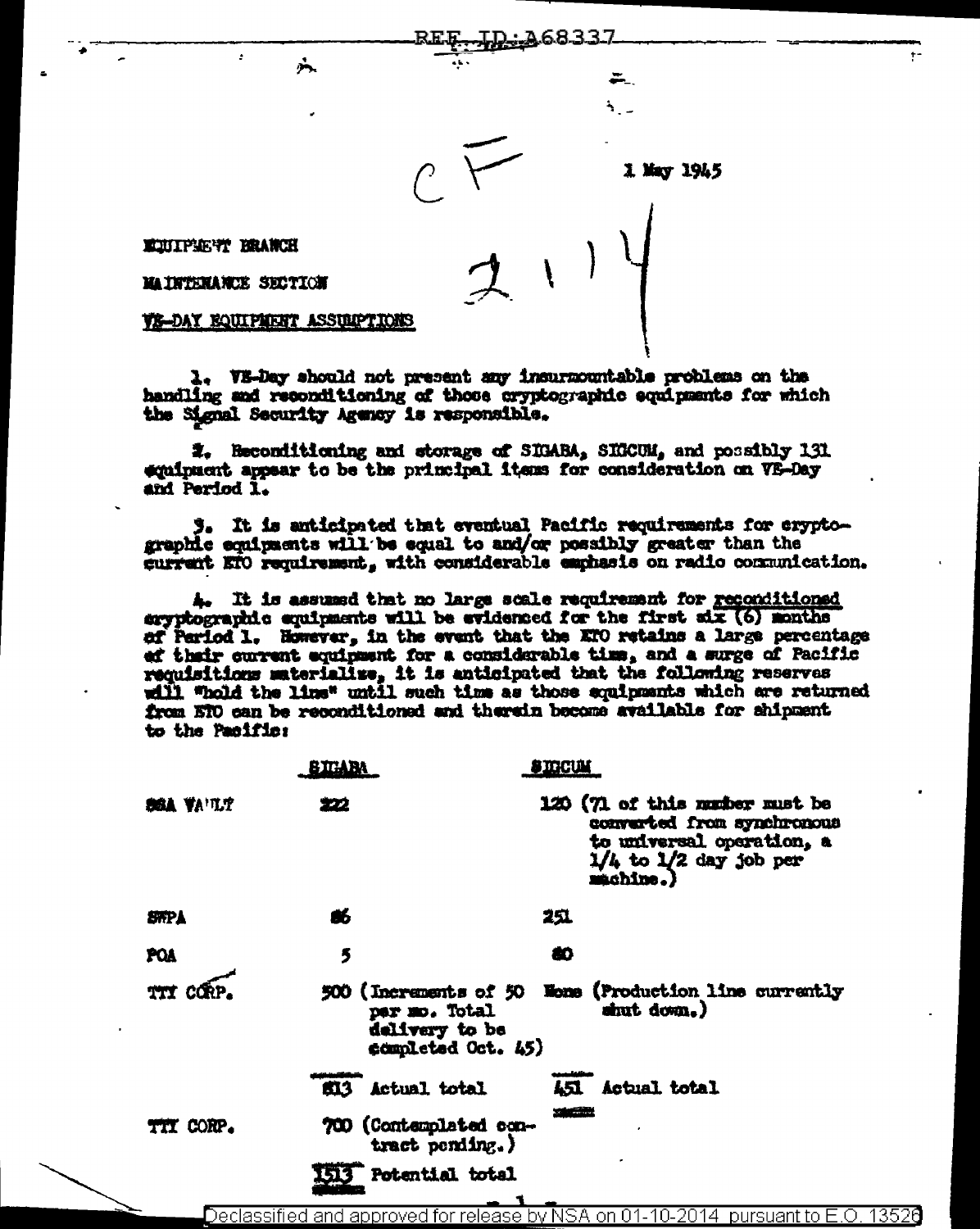It is to be noted that Teletype Corporation may be considered as a second source for recontitioning SEGABA and SEGCUM equipment only when they complete their current contract for SIGARA's (October 1945), and if they have no further cryptographic equipment production contracts at that time.

2. SIGJIP does not constitute a major problem at this time because of the limited musher of units in the ETO. In addition, that theater has been requested to return their 132 units to the SSA. At the present time there 61 SIGJIP's in the SSA vault, and 500 on order. Potential SIGJIP problems are continuent upon determination of the pending AGF requirements. It is to be noted that if the classification of the subject device is reduced to EESTRICTED the SSA will have minimum responsibility for the device insofar as equipment maintenance is concerned.

3. It is contemplated that SUSSALY activities will remain substantially unchanged during Pariod I. Pariod IV storage of the equipment at the SSA or New Cumberland vaults is not considered feasible when 30 tons per terminal weight is considered. It has been conteived that the terninals might remain installed at strategic points throughout the world - operated by U.S. military parsomnel for use by military attaches and State Department officials. Pending CEB survey may throw more light on the subject. The final storage problem is, of course, not pressing.

4. Storage & Issue Agency is responsible for procurement, storage, and issue of the Converter M-209, and the several Signal Depots are responsible for its maintenance. It can be conceived, however, that when tactical organisations return to the U.S. for rehabilitation, S & I will replace their M-209's, and if the ensuing reconditioning work load gets staggering. request the SSA to assist in the task. However until such time as the #\$A should receive a directive indicating responsibility for the reconditioning of the subject device, it is considered inadvisable to go into the matter.

5. Providing the AM/GSQ-2 is not procured in greater quantities than the contemplated six (6) terminals, final storage could be affected at the SSA warehouse.

6. It is estimated that those SIGABA's and SIGCUM's to be returned here for reconditioning and transshipment to the Pacific can be adequately handled insofar as physical facilities are concerned. It is assumed that much of the storage required will be of a transient type, i. e., equipment will be received, reconditioned, reshipped immediately, or reshipped after a short storage period. In the event that the SSA vault space is not evailable for the transient storage it is recommonded that the equipments be stored at convenient locations within Operations "A" Building, utilizing a procedure similar to that now being followed by Distribution Section, C Nranch, for overnight storage.

7. Maintenance Unit, Section F-3, has a personnel strength of 33, of which approximately 10 are qualified for SEGABA maintenance, 10 qualified for SIGCUM maintenance, and the remaining 13 being engaged in administration, supervision, and miscellaneous maintenance such as SWOOSE,